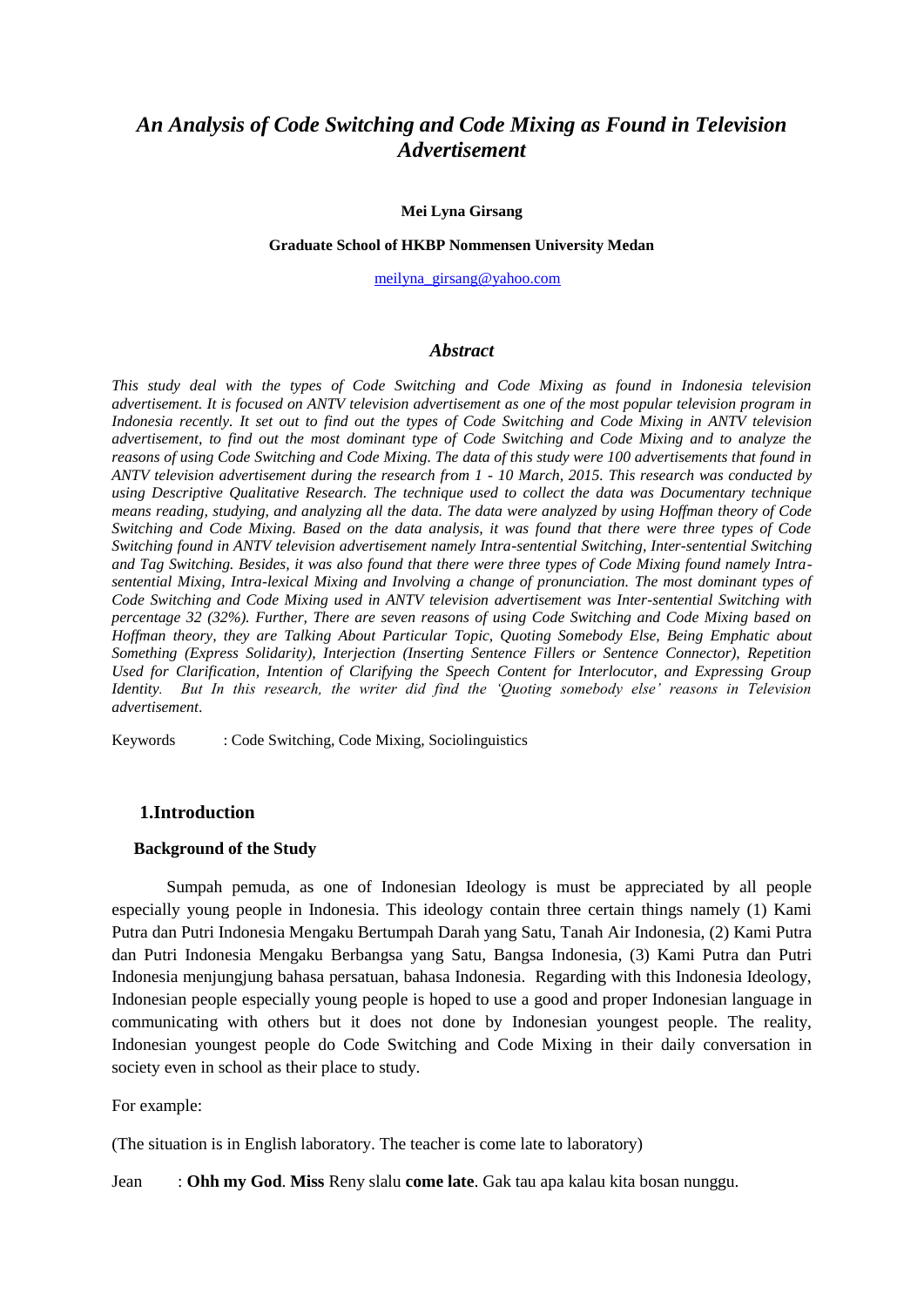Tommy: Santai aja Jean. Hidupin aja dulu TV nya, ntar juga datang **Miss** nya. (Jean switch on the television and they watch)

#### Jean : Tommy…cepat matikan TV nya. **Miss Reny is coming**.

In this case, students do the Code Switching and Code Mixing in informal stuation. Even, they know the Indonesian vocabulary to utter the sentence but mix English to Indonesia to utter the sentence. As the result, students is damaged the construction of Indonesia and many student recently do not know how to communicate using Indonesia formally. This situation is affected by the social situation that affected the language of the youngest people. There are some causes of using Code Switching and Code Mixing in society, first is bilingualism and multilingualism. The second factor is happened in informal situation as a habit only. For example: '*problemnya di solve la'* while in formal situation is 'the problem is solve'. The third is prestige which is use by people to show their proficiency in using many languages. Further, Indonesian youngest people do not appreciate their language anymore and this occurs in Indonesia television advertisement.

Television is one of media that has important role of responsibility in building the nation civilization. It is as forum to represent any information and ideas to the society, so it is possible to occur reactions and feeds back. One of language choice is using Code Switching and Code Mixing for their advertisement. It is used because they want to attract the audience to buy their product and make the advertisement interesting. They switch and mix English to Indonesian language for their advertisement. There are three problems of the study, namely (1) what kinds of Code Switching and Code Mixing are found in ANTV television advertisements? (2) What kind of advertisement is dominantly used Code Switching and Code Mixing? (3) What makes the dominant Types of Code Switching and Code Mixing occur that they are?

### **Objective of the study**

There are three objective of the study, they are: To explore the kinds of Code Switching and Code Mixing found in ANTV television advertisement, To find out the most dominant type of advertisement that use Code Switching and Code Mixing, To analyze The causes using the Code Switching and Code Mixing in Indonesia television advertisement.

#### **Types of Code Switching**

Hoffman shows three types of code switching based on the juncture or the scope of switching where language takes place, Intra-sentential switching, inter-sentential switching, emblematic switching.

#### **1) Intra sentential Switching**

Intra sentential is code switching within the clause or sentence. In this case, the speaker may switch parts of clauses, lexical items, or even morphemes. Intra sentential is code switching in which switches occur between a clause or sentence boundary. An example is from an English native speaker who speaks Spanish and has resided in Spain for many years: "I was speak ando with Steve the other day". In this case the speaker uses the Spanish progressing morpheme 'ando' rather than the English 'ing'. The grammatical boundaries for this are similar in English and Spanish and so the code switching 'works'.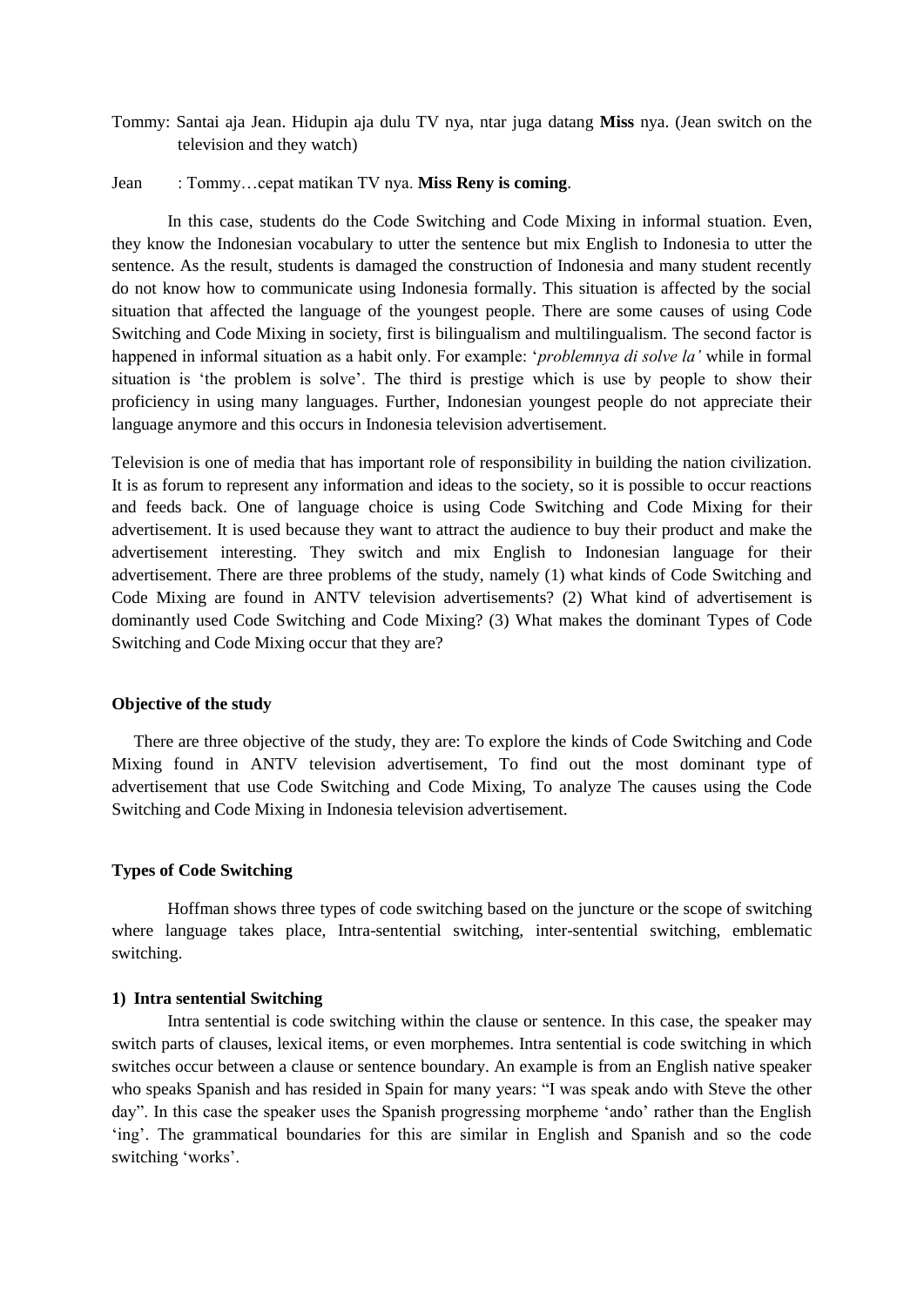#### **2) Inter sentential Switching**

Inter sentential switching is code switching that happens between clause or sentence boundary. In this case, an entire clause or sentence is in one language, but the speaker switches to another language for a subsequent clause or sentence. Indirectly this switching is concerned with the situation and the atmosphere of the conversation. Different from the previous type, this switching is not limited to the insertion of one or two words. In addition, this switching should take place between at least two clauses, which also can be mean two sentences. A considerable number of codes switching under this type can be found below:

"..**. Last week** aku **shopping** dengan **sister**ku. **That's why** aku gak di rumah"

The classic example is from Poplack's article title, **"Sometimes I will start a sentence in English** y termin ό in español." (Sometimes I'll start a sentence in English and finish in Spanish).

In intra sentential code-switching, the shift is done in the middle of a sentence, with no interruptions, hesitations, or pauses indicating a shift. It often happens within one sentence or even a one phrase. The speaker is usually unaware of the switch, until after the fact, and for example, "**You have to find a** kalo pedi **(good guy)and marry him.** (English-Greek).

#### **3) Tag Switching**

Kind of switching is sometimes called emblematic switching or tag switching. The switch is simply an interjection, a tag, or a sentence filler in the other language which serves as an ethnic identity marker. Tag switching is code switching with sentence tags that they precede or follow a sentence. This involves the insertion of a tag in one language into an utterance that is otherwise entirely in the other language. Example of common tags in English include 'right'.

A Japanese-English example might be: "I'm a good friend, neh?" Where the Japanese particle, 'neh'('no? or isn't that right?') is added to give a teasing tone to the sentence.

X: "Engari [so] **now we turn to more important matters**." (Switch between Maori and English) Ming: "**Confiscated by Customs**, dà gài [probably]" (switch between English and Cantonese Chinese)

### **Types of Codes Mixing**

According to Nababan (1994:32), Code Mixing is the situation where the speakers mix the language or kind of language in a speech act without a situation or condition that need a mixing of language. Holmes (1982:32) explained that code mixing is the use of two languages in a speaking. According to Nababan (1994:32), Code Mixing is the situation where the speakers mix the language or kind of language in a speech act without a situation or condition that need a mixing of language. Holmes (1982:32) explained that code mixing is the use of two languages in a speaking. Code mixing talks about the situation where one language mixes with another language. The mixing of language can be in word, phase, clause and sentences form.

Subyakto (1992) said that code mixing in the use of two language or more, language varieties in relax situation between the speaker with other people who has a close relationship to each other. Wardough (1986:103) assert that code mixing occurs when conversation use both languages together to the extent that they key change from one language to the other in the course of a single utterance. It correlates positively with the educational attainment of individuals.

Hoffman as cited by Dias Anindya, shows many types of code mixing based on the juncture or the scope of switching where language takes place, Intra sentential mixing, Intra lexical code mixing, involving a change of pronunciation (the switching occurs at the phonological level).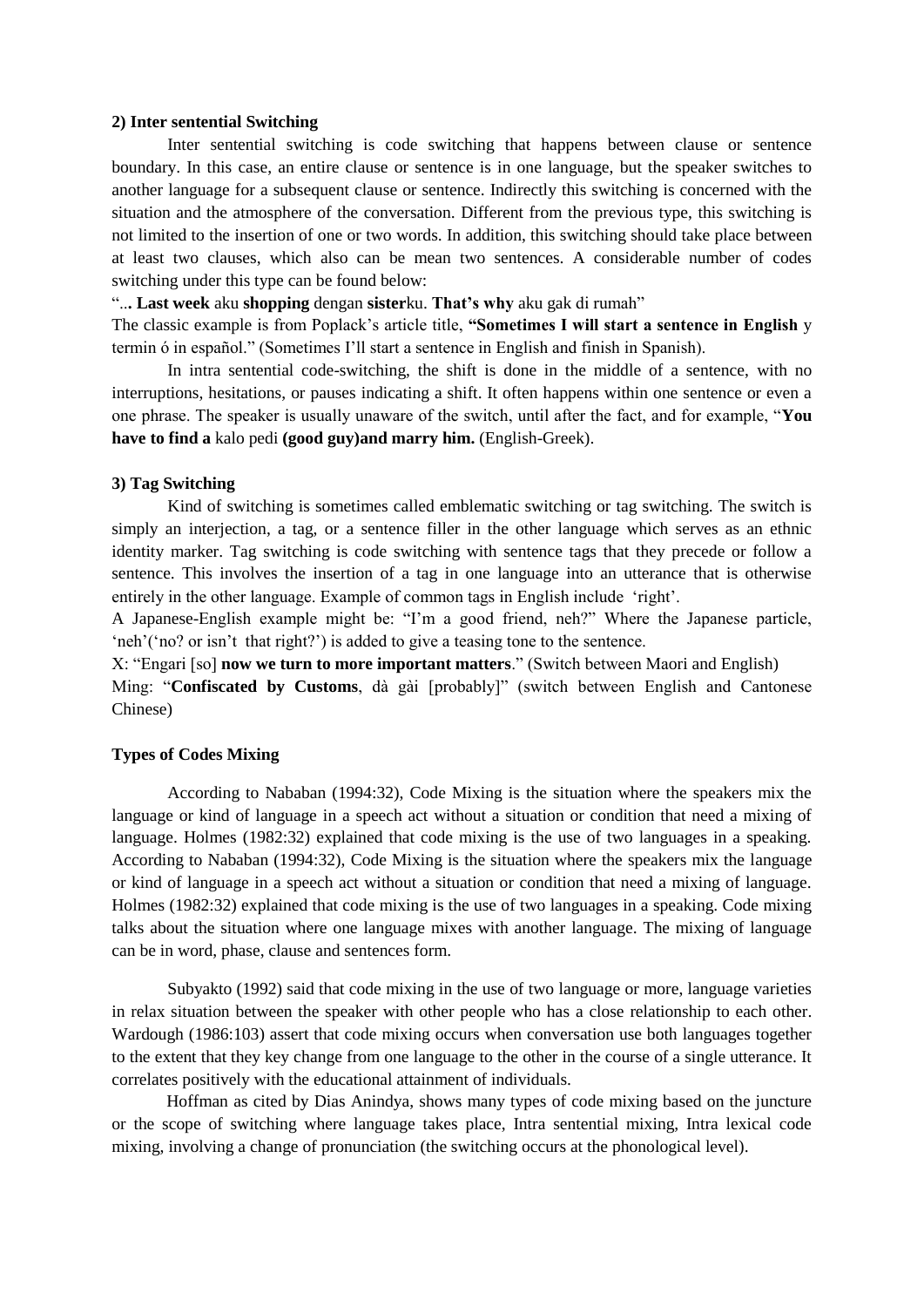## **1) Intra-sentential Mixing**

This kind of code mixing occurs within a phrase, a clause or a sentence boundary, as when a French-English bilingual says: "I started going like this. Y luego decla (and then he said), look at the smoke coming out my fingers." Another example is from Wardaugh "Estaba training para pelar": "He was training to fight."

## **2) Intra-lexical Code Mixing**

This kind of code mixing occurs within a word boundary, such as in shoppã (English shop with the Panjabi plural ending) or kuenjoy. (English enjoy with the Swahili prefix ku, meaning 'to').

## **3) Involving a Change of Pronunciation**

This kind of code mixing occurs at the phonological level, as when Indonesian people say an English word, but modify it to Indonesian phonological structure. For instance, the word 'strawberry' is said to be 'stroberi' by Indonesian people. While Musket explains that there are three distinct types in code- mixing operant in different bilingual speech communities:

1. Insertion: the insertion of well define chunks of language B into a sentence that otherwise belongs to language A

Chay-pi-qa nuqayku-qa catch-as-can bati-yku-yku That LO TO 1pl-TO beat-INT-1pl sonso ind-itu-swan-qa. Stupid Indian-DIM-PL- with-TO `There we played catch-as-can with the stupid little Indians.' (Quechua / Spanish: Transcriptions Quechuas)

2. Alternation: the succession of fragments in language A and B in a sentence, which is overall not identifiable as belonging to either A, or B. 'Andale pues, and do come again'`That's all right then, and do come again.' (Spanish / English)

3. Congruent lexicalization: the use of elements from either language in a structure that is wholly or partly shared by languages A and B. Això a ela ell no li i(m)porta. This to him to him not him matters `This he, he doesn't care.' (Catalan / Spanish)

### **Reasons for Using Code Switching and Code Mixing**

There are a number of possible reasons to code switch from one language to another and these how will be considered. The reasons for using code switching happens in community are because the switcher recognizes that the use of either of two languages has its value in the term of the rewards and costs which accrue the user. The switcher chooses a "middle road" in the term of possible rewards and decides to use both languages in the single conversation. There are four reasons for code switching to occur:

Firstly lack of knowledge of one language or lack of facility in that language on a certain subject. The second reason for the code switching is its use including certain person presents from apportion of conversations. It is known that those persons do not know the language used for switching.

While the third reason uses code switching is also used as stylistic device to indicate a change in the tone of his conversation, at a certain point or to signal the introduction of subject more or less formal than what had been under discussion. The fourth reason is an attempt to impress another with his virtuosity in one language or at least in one prestige language. Besides those reasons there are also a number of reasons for the code switching from one language to another by Hoffman (1991) as cited by Dias Anindya. There are seven reasons for bilinguals to switch their languages. The seven reasons are as follows:

### **(1) Talking about a particular topic**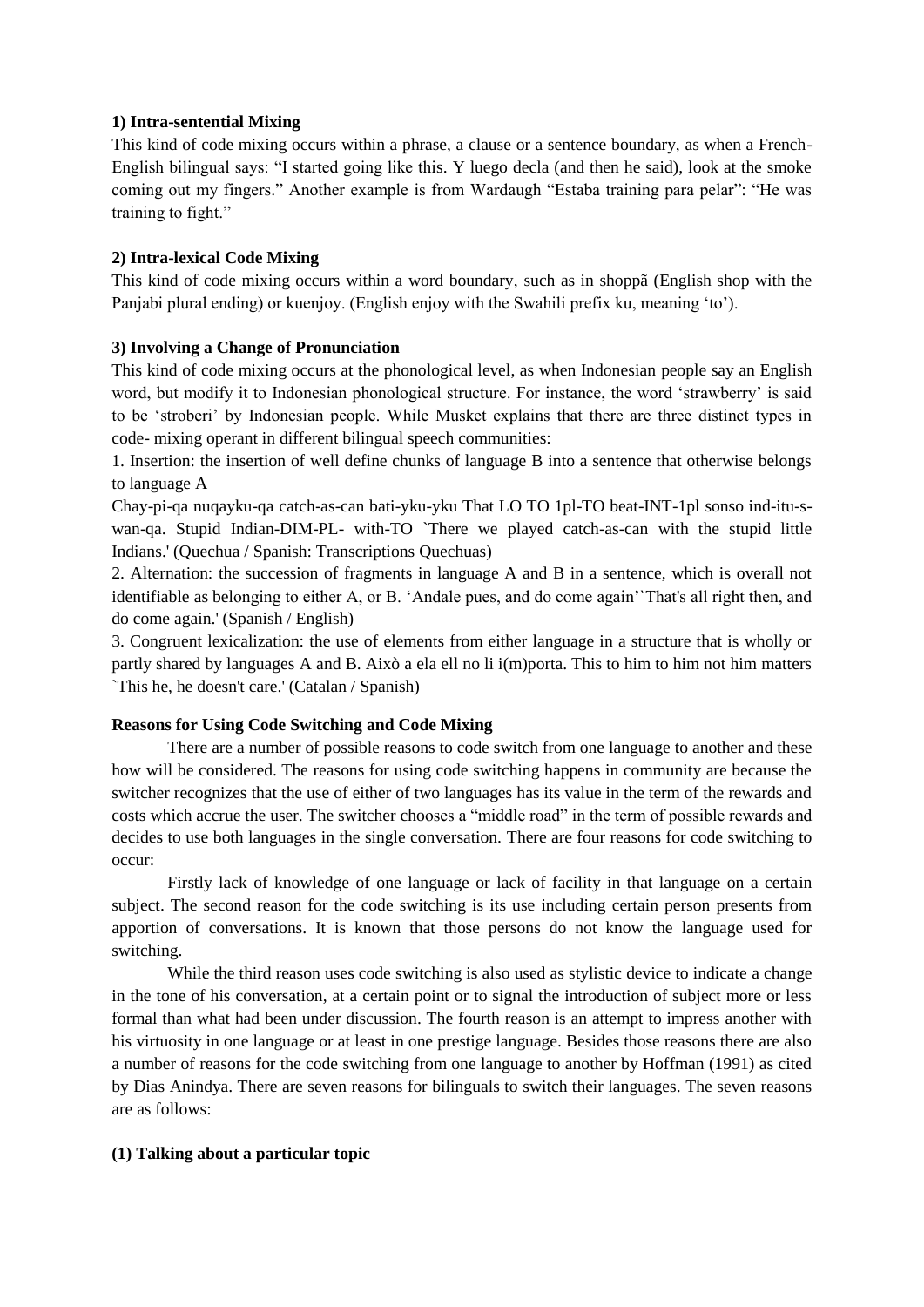People sometimes prefer to talk about a particular topic in one language rather than in another. Sometimes, a speaker feels free and more comfortable to express his/her emotional feelings in a language that is not his/her everyday language. The case can be found in Singapore, in which English language is used to discuss trade or a business matter, Mandarin for international "Chinese" language, Malay as the language of the region, and Tamil as the language of one of the important ethnic groups in the republic.

### **(2) Quoting somebody else**

A speaker switches code to quote a famous expression, proverb, or saying of some wellknown figures. The switch involves just the words that the speaker is claiming the quoted person said. The switch like a set of quotation marks. In Indonesian, those well- known figures are mostly from some English-speaking countries. Then, Myers–Scotton give example mixing between English and Swahili. "Lakini ni-ko SURE u-ki-end-a." (But I'm sure if you go). They explain that the matrix language is Swahili. SURE is an embedded English language on it. Otherwise if one clause in which obviously has grammatical structure of one language and in the following clause is arranged based on its grammatical structure of other language, so s/he has switched the code. In short, the code which involves in code mixing is on the form of pieces (word or phrases).

#### **(3) Being Emphatic About Something (Express Solidarity)**

As usual, when someone who is talking using a language that is not his native language suddenly wants to be emphatic about something, he either intentionally or unintentionally, will switch from his second language to his first language. Or, on the other hand, he switches from his second language to his first language because he feels more convenient to be emphatic in his second language rather that in his first language.

### **(4) Interjection (inserting sentence fillers or sentence connectors)**

Interjection is words or expressions, which are inserted into a sentence to convey surprise, strong emotion, or to gain attention. Interjection is a short exclamation like: Darn!, Hey!, Well!, Look!, etc. They have no grammatical value, but speaker uses them quite often, usually more in speaking than in writing. Language switching and language mixing among bilingual or multilingual people can sometimes mark an interjection or sentence connector. It may happen unintentionally. The following are examples of the usage of interjection in sentences:

#### 1. Indonesian\_English

Dompetku ketinggalan di taksi! Shitt!

- (My wallet was left in the taxi!)
- 2. Spanish\_English

Chicano professionals saying goodbye, and after having been introduced by a third speaker, talking briefly:

- A : Well, I'm glad to meet you.
- B : Andale pues (O.K.Swell). And do come again. Mm?

### **(5) Repetition Used for Clarification**

When a bilingual or multilingual person wants to clarify his speech so that it will be understood better by listener, he can sometimes use both of the languages (codes) that he masters to say the same message. Frequently, a message in one code is repeated in the other code literally. A repetition is not only served to clarify what is said, but also to amplify or emphasize a message.

For example :

English\_Hindi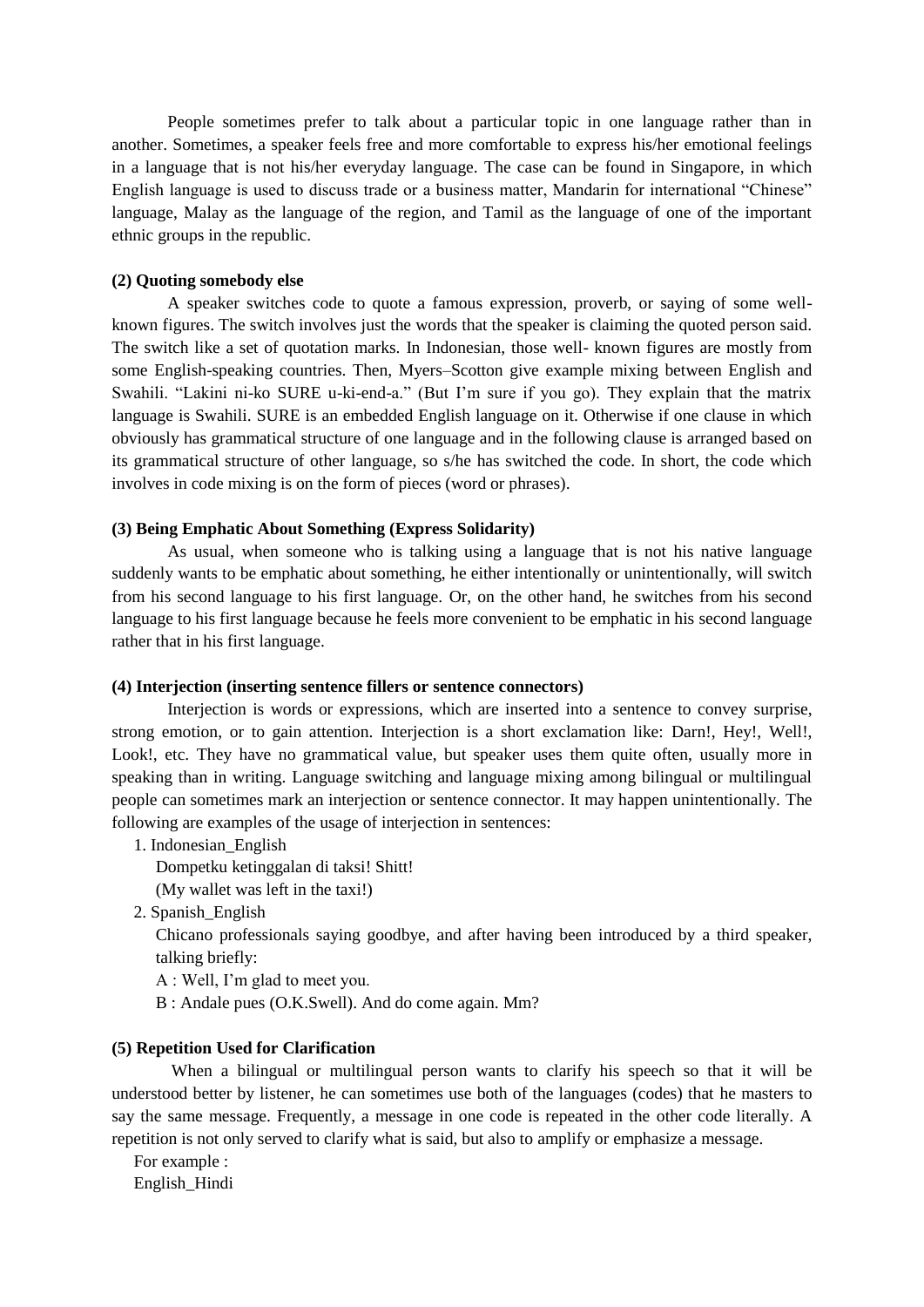Father calling his small son while walking through a train compartment, "Keep straight. Sidha jao" (keep straight).

### **(6) Intention of Clarifying the Speech Content for Interlocutor**

When bilingual or multilingual person talks to another bilingual/multilingual, there will be lots of code switching and code mixing occurs. It means to make the content of his speech runs smoothly and can be understood by the listener. A message in one code is repeated in the other code in somewhat modified form.

#### **(7) Expressing group identity**

 Code switching and code mixing can also be used to express group identity. The way of communication of academic people in their disciplinary groupings, are obviously different from the other groups. In other words, the way of communication of one community is different from the people who are out of the community.

#### **Television Advertisement**

Television is one of the most important communication tools in Indonesia which has a big role to give information and entertainment to all the society. Almost people in Indonesia use television for 24 hours for everyday to get information and entertainment. Every people start from kids, youth, adult and the elders use television to get information. Based on this fact, many investors use television to promote their products. To make the product interesting, the advertisement is made fashionably and affects the social phenomenon of the target users. The target uses can categorize based on the edge, education and social status which each of the users have different language use.

Advertisement is really fashionably, not only the wardrobe but also the language use to make people love the product, consume the product and imitated the language use. This proven that language use is also matching with the wardrobe use, i.e the color, style and artist/actors used to promote the product. The advertising director tries to choose a trend words in society which can affect the society to consume the product. For example: L - Men Advertisement. The utterance: "L - Men, trust me it works".

This advertisement promotes a kind of milk named  $L -$  Men which is specialized for men to make their body big and strong. Since this product name is International name using English word so the utterance used also using English "trust me it works" to make the images internationally and affect the society especially youth (teenager) to consume the product. Besides, the advertising manager also uses a handsome man with a big and high posture, white skin and looks so strong actor which able to fight with others man to get a beautiful girl in the advertisement. Furthermore, with a high-tech advertisement will attract teenagers to consume the product and they are sophisticated to consume the product. And automatically, they will use the advertisement language use. In this research, based on the three market goal, the writer focusing her study to see the language use based on the edge of target market. It is classified to five target market, they are kids, youth (teenagers), adult, elders and neutral target market. The neutral target market means that the product is used by the four target market based on the edge (kids, youth (teenagers), adult and alders).

#### **3.Research Methodology**

This study is conducted by using descriptive qualitative study. Descriptive qualitative study is the theory to analyze the use of language. This method is also called as a naturalistic research because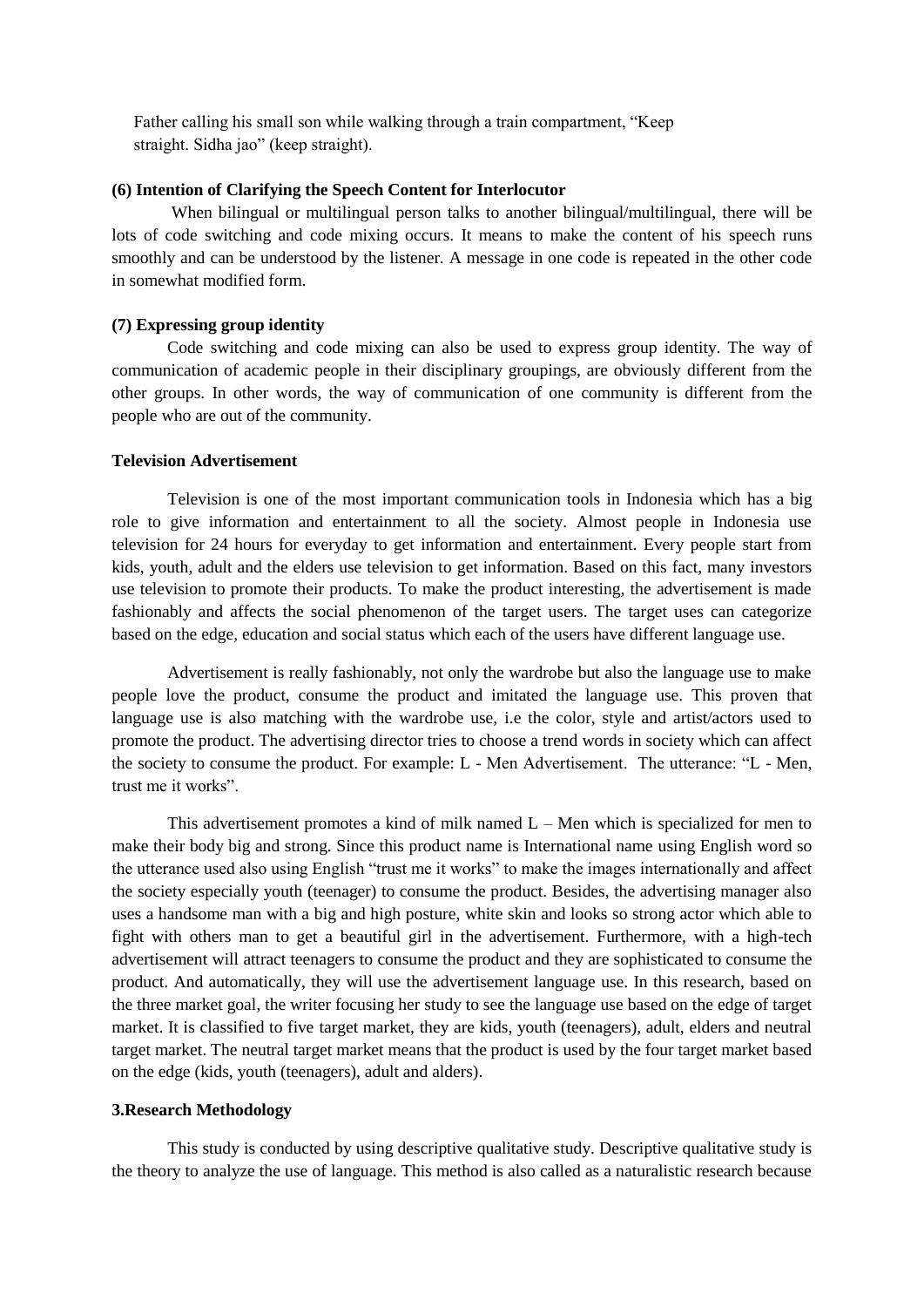the research does in natural setting. Sugiono (2009:15) states that descriptive qualitative research is a research method that used to search the objects in natural setting which is the researcher is a key instrument, getting sampling by purposive and snowball, data is analyzed qualitatively and the result of the research generally about language and meaning. The data are taken from spoken advertisements in ANTV television program and some data is also taken from you tube that related to ANTV television advertisement.

The data are obtained from 1 - 10 March 2015 during the writer watching the television advertisement in ANTV television station. The data are recording by using a hand phone and then transcript into the written form then being elaborate based on the problems of this study

According to Nasution (1988) in Sugiyono (2005:336) stated that data analysis in qualitative research is an ongoing activity that occurs throughout the investigative process rather than after process. Miles and Huberman (1984) stated that the data analysis is descriptive analysis by using some steps. The steps are data reduction, data display and finally the data were verified (conclusion/ferivication).

### **Data Analysis and Findings**

# **1. Code Switching and Code Mixing Data Analysis 1)Intra-sentential Switching**

## Data 1. Advertisement Lazada

An Intra-sentential Switching is found in the form of words, phrases or clauses of a foreign language in a sentence of a base language. It occurs between a clause or sentence boundary.

"Mau cari tiket pesawat? Percayakan pada traveloka.com tanpa tambahan ini itu. **Bookingnya** tenang, **travelingnya** senang.

"Want to find tickets? Trusting in traveloka.com without any additional cost. Quite booking, happy traveling".

In the data above, the advertisement use Intra-sentential Switching. It can be seen from line 2 that the speaker in Jakarta Television Advertisement inserted english words as '**Bookingnya'** and '**Travelingnya**' to Indonesian. It is seen that the insertion is in the sentence boundary. The speaker uttered 'bookingnya tenang' and 'travelingnya senang' to explain the characteristic of Traveloka.com. However, the switched words are not explained or commented in other language. Therefore, speaker usually switches the familiar words.

### **2) Inter-sentential Switching**

Intra-sentential Switching is the second types of Code Switching that occured in Jakarta Television Advertisement. It is occurs in the clause or sentence boundary. In this case, an entire clause or sentence is in one language but the speaker switches to another language for a subsequent clause or sentence. In this type, the switching should take place between at least two clauses, which also can be mean two sentences.

## Data 2, Advertisement Indosat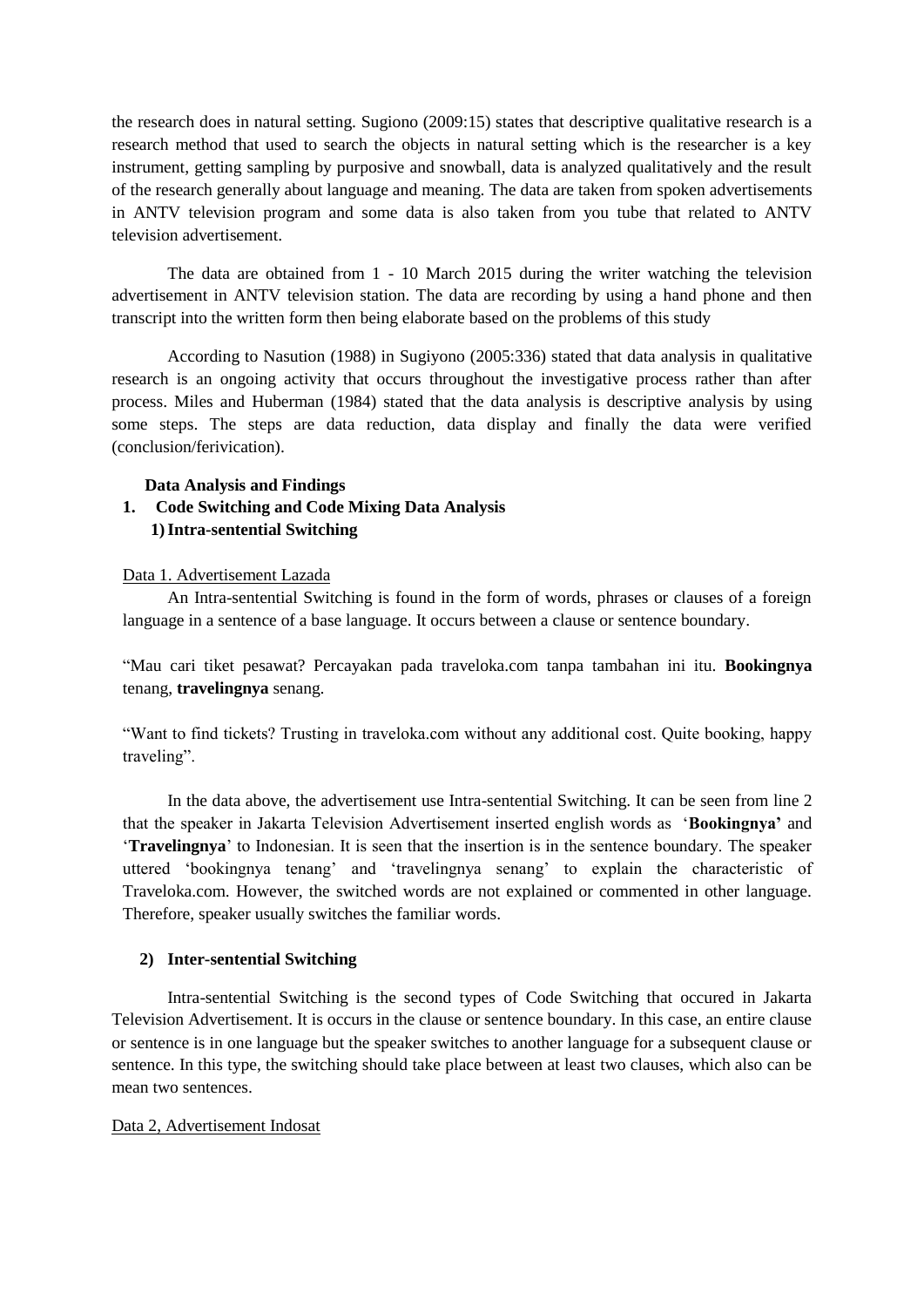"Kini siapapun, dimanapun dapat menikmati hidup dengan kecepatan tinggi, dengan jaringan indosat tercepat, terluas yang hadir di seluruh kota besar Indonesia. **I want it now"**

"Now anyone, anywhere can enjoy life with hight speed, with the widest and fastest indosat network which is present in all major cities of Indonesia. I want it now".

In the data 2 above it can be seen that there are two sentences uttered in the advertisement. The first sentence overall use Indonesia without inserted the other language and the second sentence is overall using English without inserted the other language. That is why, in this data the Intra-sentential Switching is occured in the level of sentence boundary because the speaker switch english to Indonesia in the form of sentence. It occured in the second sentence '**I want it now**' to explain the first sentence of the advertisement. Inter-sentential Switching

## **3) Taq Switching**

A tag switching or Emblematic Switching involves the insertion of tag, interjection or a sentence filler in the other language which serves an ethnic identity marker. The example of English Tag such as OK, well, next, right, isn't it, so, etc.

### Data 3, Advertisement No. 89 (Betadine)

### Sakit gigi? **No way!**

"Tooth ache? No way!".

From data 3 above, it can be seen that the speaker inserted english in the form of interjection '**No way!**' to Indonesia. It can be seen in the Indonesia interogative sentence 'Sakit gigi?' in the first sentence and then continued english 'No Way!' in the form of interjection. The interjection **'No Way**!' were switched because the speaker expressed strong emotion not to be sick anymore after using betadine.

### **4) Intra-sentential Mixing**

This kind of Code Mixing occurs within a phrase, clause or sentence.

### Data 4, Advertisement KFC

"Mau yang **hot** dari KFC? Rasa pedasnya menggoda selera, **so tasty and spicy** dengan campuran bumbu cabai yang istimewa, puaskan selera pedasmu."

"Want a hot from KFC? Its spicy is tempting, so tasty and spicy with mixture of special chili sesoning, satisfying your spicy taste".

From data 4 above, it can be seen that the intra-sentential Mixing is occurs in this advertisement because the speaker inserted english word and phrase within the sentence in the advertisement above. It is shown by the word **'hot'** and phrase '**so tasty and spicy'** within the sentence. The word **'hot'** and the phrase **'so tasty and spicy'** is uttered by the speaker to explain the hot taste food serve in KFC that so tasty and spicy. Besides, it is also used to invite listeners to buy the KFC food especially for people who love spicy food.

### **5) Intra-lexical Mixing**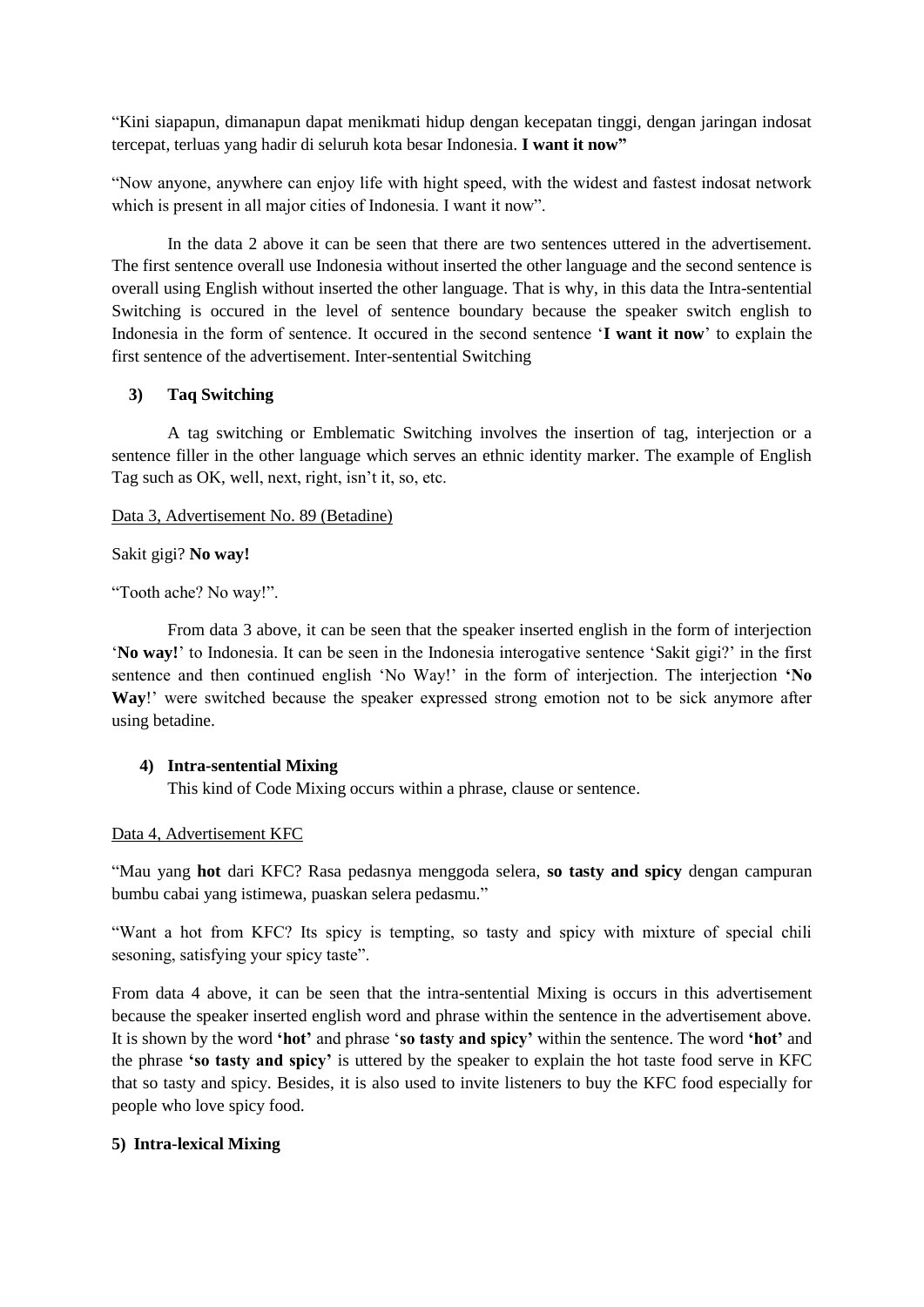This kind of code mixing occurs within a word boundary in the form of prefix and morphemes.

## Data 5, Advertisement NO. 50 (Nivea)

"Yakin whitening **lotionmu** melindungi kulit kusammu?"

"Are you sure your whitening lotion protect your dull skin?"

Based on the data above, it can be seen that Intra-lexical Mixing occurs in the word boundary. It shown by the word **'lotionmu'** in the sentence above which the english word **'lotion'** with Indonesia suffix **'mu'**, which is the meaning is **'your'** in English. So, the word **'Lotionmu'** means '**your lotion'** in English. This mixing is happened because the ethnic and the language use affect in daily conversation.

### **6) Involving the Change of Pronunciation**

This kind of Code Mixing occurs at the phonological level, as when Indonesian people say an english word, but modify it to Indonesia phonological **Structure** 

### Data 6, Advertisement No. 25 (Citra Beng-koang)

"Citra bengkoang memiliki pencerah alami yang lembut, cerah alami untuk kulit Indonesia. Kini tersedia dalam **saset."**

"Citra bengkoang has a soft natural lihtening, natural bright for Indonesian skin. Now is available in sachets".

From the data above, it can be seen that the change of pronunciation occurs in the advertisement above. It is shown by the word '**saset'** in the end of the sentence. This Mixing happened because Indonesian people modify the english word '**sachet'** to Indonesian phonological structure '**saset'.** This mixing is happened because the ethnic and the language use affect in daily conversation.

### **Reasons for Using Code Switching and Code Mixing**

Analyzing and classifying the types of Code Switching and Code Mixing, the researcher identified the following reasons why the producer used these English-Indonesian Codes Switching and Codes Mixing in Jakarta television advertisements. The writer analyzing the reasons for using Code Mixing and Code Switching based on Hoffman theory (1991:116). There are a number of reasons for using Code Mixing and Code Switching in conversation. The reasons are analyzing as following:

### **A. Talking About Particular Topic**

People sometimes prefer to talk about a particular topic in one language rather than in another. Sometimes, speaker feels free and more comfortable to express his/her emotion feelings in a language that is not his/her everyday language.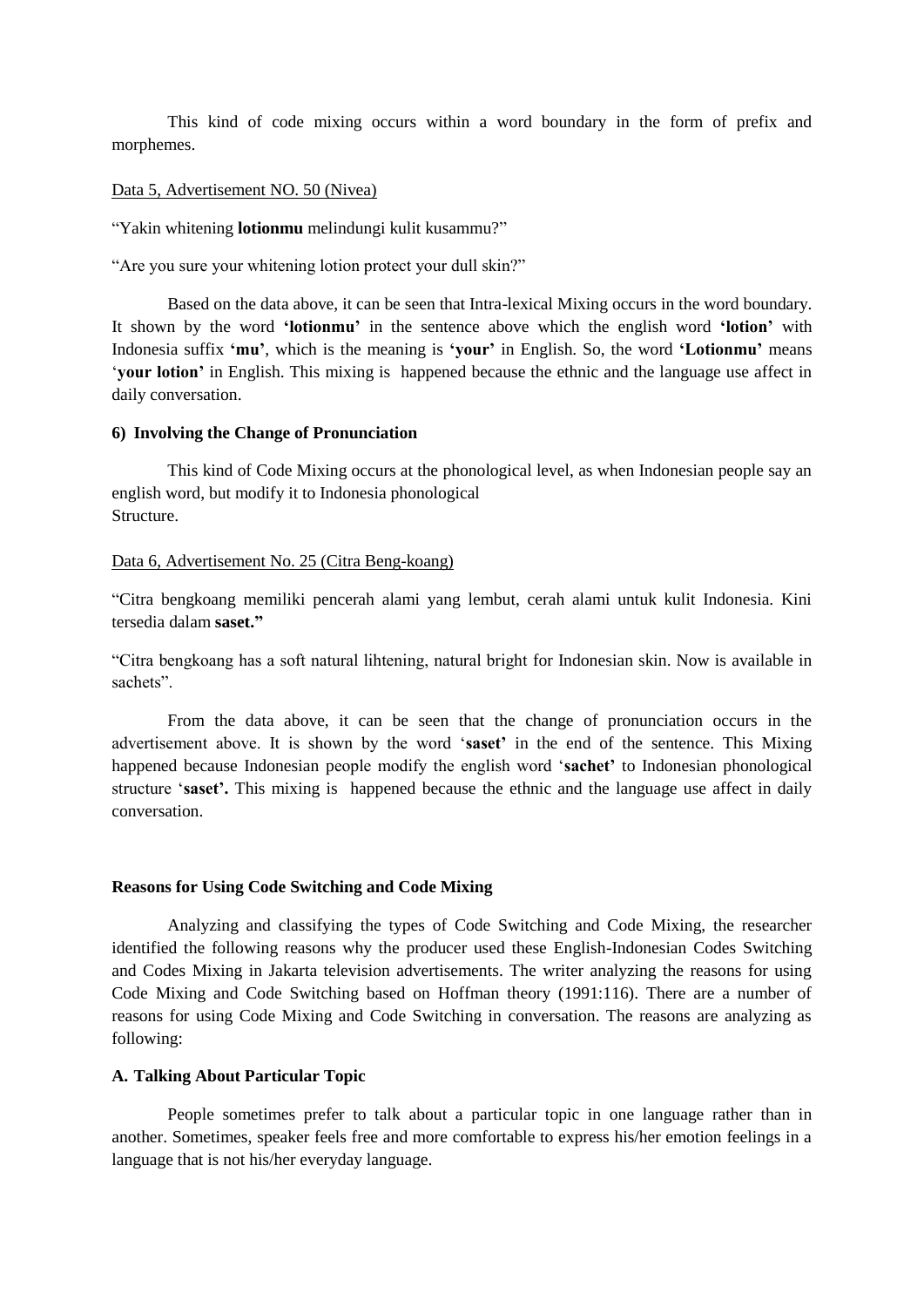### Example:

- 1. 'Siapa **master mom** yang bisa tuntaskan semua ini?'
- 2. Mau cari tiket pesawat? Percayakan pada traveloka.com tanpa tambahan ini itu. **Bookingnya** tenang, **travelingnya** senang.
- 3. Siap-siap untuk **sale** besar –besaran Lazada. Penawaran terbaik dan koleksi terlengkap hanya di Lazada.

From the examples above, the bold words in the sentences were such examples of Code Mixing that talking certain topic reasons. They were mixed with Indonesian to discuss a particular topic/ the product to promote. In the example (1) the speaker use the phrase '**master mom'** because the topic is about the really dirty clothes that use by childrens and only master mom that use 'Soklin' able to clean the dirty clothes. In the example (2) the speaker use the words '**Bookingnya**' and '**Travelingnya**' because the topic is talking about a particular topic about traveling business where the two words is familiar used to book the tickets and do traveling. Further, in example number (3) the speaker uses the word **'sale'** because the topic is about a business matter that talking about Lazada as a place to sell something. So the word 'Sale' in English is fit to replace Indonesia word 'berjualan'.

### **Quoting Somebody Else**

A speaker switches or mixes code to quote a famous expression, proverb or or saying of some well-know figure. The switch and mix involves just the words that the speaker is claiming the quoted person said. The switch and the mix like a set of quotation mark. In this research, the writer did not find the Code Mixing and Code Switching because of Quoting Somebody Else.

### **Being Emphatic about Something (Express Solidarity)**

As usually, when someone who is talking using a language that is not his native language suddenly wants to be emphatic about something, he either intentionally or unintentionally, will mix or switch from his second language to his first language. Or, in the other hand, he fell more convenient to be emphatic in his second language rather than in his first language. Example:

- 1. Ah..,dadu mereka luar biasa singaku hilang. **It's alright baby,** kita punya dadu yang paling hebat.
- 2. Mie sedap semua suka, Terasa sedapnya. **I like** yang spesial.
- 3. Aku tau kamu liatin apa, Wow..komedonya. Aku pakek clean and clear daily pore cleanser **and I love it.** Dia tu ngilangin minyak di muka yang gak banget, habis itu baru dech PD lagi.

From the example above, the the phrase '**I like'** and the sentences '**It's alright baby'** and **I love it'** were spoken because of the speaker intentionally switched from his first language (Indonesian) to his second language (English). Besides, it was also caused that she felt more convenient to be emphatic to utter English rather than Indonesia utterances '**saya suka**' , '**tidak apa-apa sayang**' and '**aku suka itu**'.

### **Interjection (Inserting Sentence Fillers or Sentence Connectors)**

Interjection is word or expression which is inserted into a sentence to convey surprise, strong emotion, or to gain attention. The form is a short exclamation like: Dam!, Hey!, well!, look!, etc. they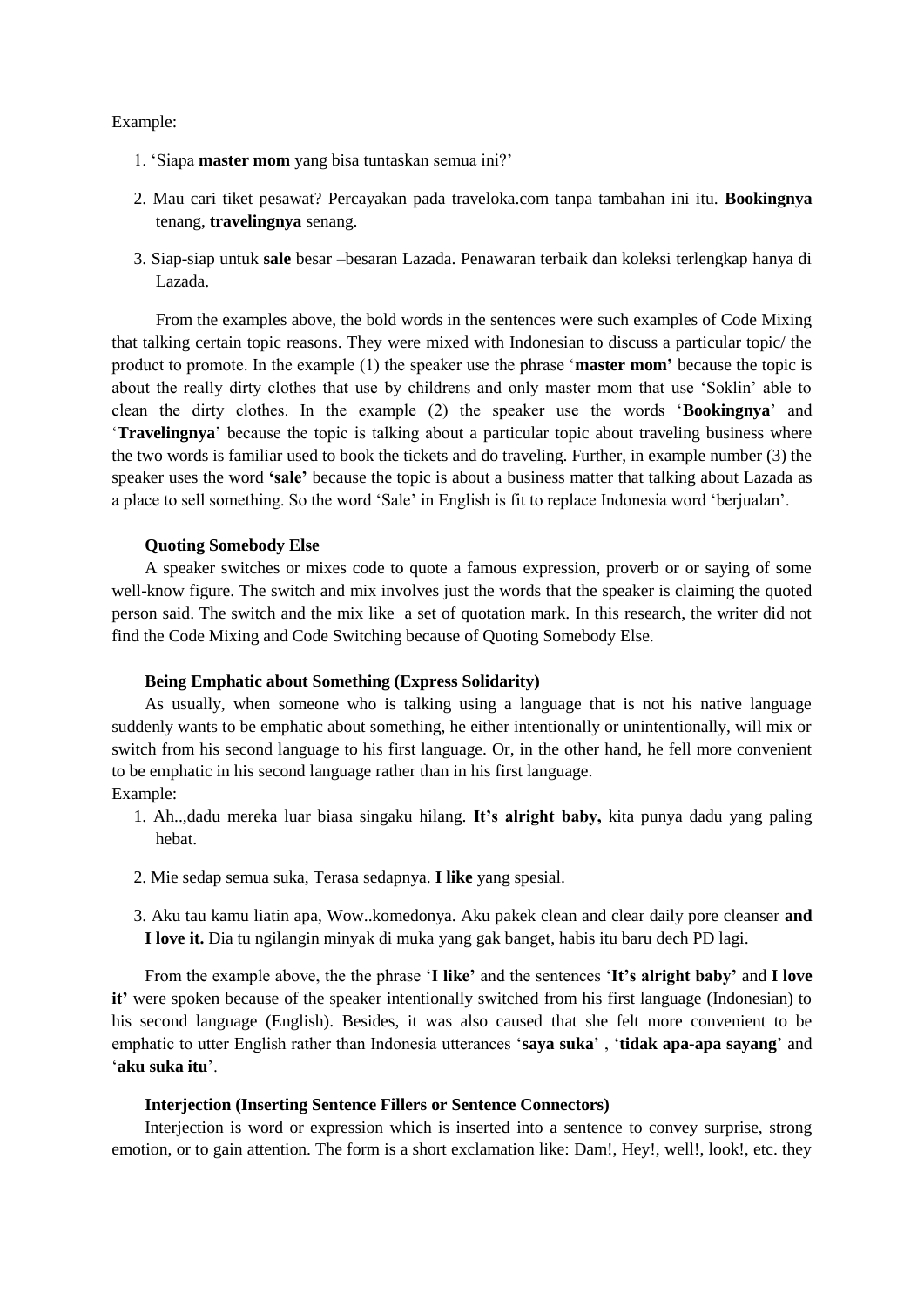have no grammatical value but speaker uses them quite often and usually more in speaking than in writing. it may happen unintentionally.

Example:

- 1. 'Helm gaul, **man!'**
- 2. 'Sakit gigi, **no way!**'
- 3. 'Go potato!' **Go!**

In the example (1) the word **'man'** was used to denote strong feeling in emphasizing to gain attention. The speaker mixed English into Indonesia because he had strong emotion and gained attention especially to the man.

In the example (2) the phrase **'no way'** was switched because the speaker expressed strong emotion not to be sick anymore. In the example (3) the word **'Go!'** was mixed to English because the model gained attention to emphasize the product.

## **Repetition Used for Clarification**

When person wants to clarify his speech so that it will be understood better by listener, he can sometimes use both of the language that he master to say in the same message. Frequently, a massage is one code is repeated in the other code literally. The repetition is not only served to clarify what is said but also to amplify or emphasize a message.

Example:

- 1. 'Kesegaran greentea buat kamu ... **NU Greentea makes you new.'**
- 2. 'Menjadi inspirasi seperti surya. **Surya, Rise and shine.'**
- 3. 'Benecool, bantu turunkan kolesterol. **Proven to reduce cholesterol'**

From the examples above, the bold phrase, and sentences were switched by using English in the slogan of the product. The speaker wanted to repeat and also translate the same meaning or the same words and sentences into English which had been spoken in the previous words or sentences in Indonesian.

### **Intention of Clarifying the Speech Content for the Interlocutor**

When bilingual or multilingual person talk to another bilingual or multilingual, there will be lost of code mixing or code switching occurs. It means to make content of his speech runs smoothly and the code repeated in the other code in somewhat modified form.

Example:

- 1. 'Roti isi Keju Craff, makanan para **princess**' (Bread of Craff Chees, the meal of all of princess) In the example (1) **'princess'** was switched because the model (daughter) spoke it to clarify the speech content in the slide which shown herself to be princess eating the product.
- 2. 'Temukan jutaan **chococips** dalam Goodtime' (Find million chococips in Goodtime!) From the passage above, the word '**chococips'** expressed this reason because the narrator was intended to clarify the speech content and explain the slide which shown chocolates.
- 3. 'Katakan dengan **I** Slai Olai **love you.**' (Say with I Slai Olai love you)

The passage above showed that two English words were switched to Indonesia. The picture also gave the explanation that the product Slai Olai changed the meaning of love. It was drawn by the symbol of love. The model was intended to clarify the speech content.

## **Expressing Group Identity**

Code Switching and Code Mixing can also be used to express group identity. The way of communication of academic people in their disciplinary grouping are different with the other groups who are not the community members.

Example: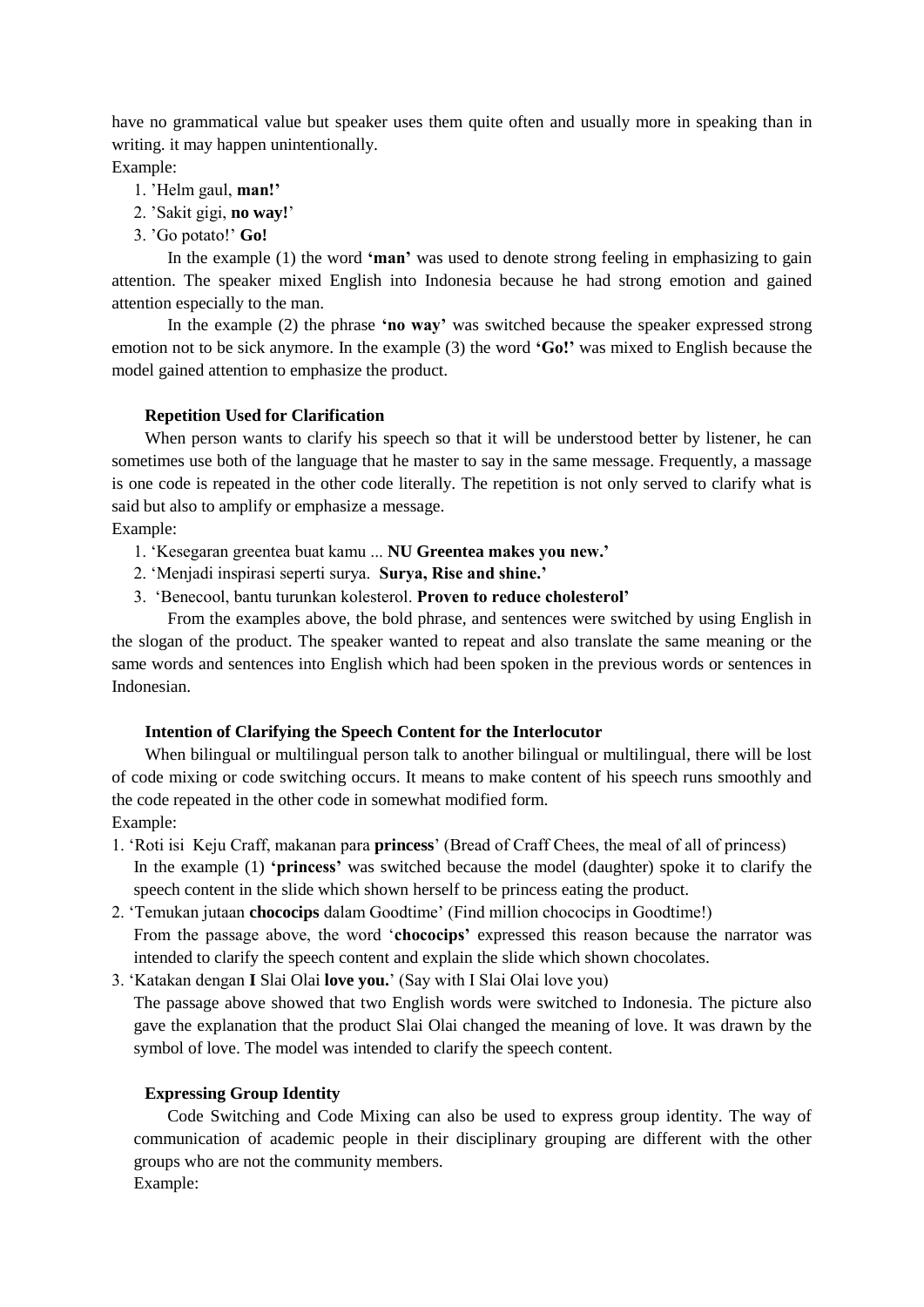## 1. 'Kasih **kiss** donk!'

From the example above, the word **'kiss'** was mixed with Indonesian because the model expressed and talked his group identity or his name of product.

2. 'Bikin kamu lebih segar dan lebih siap. **Super O2 super you.'**

The passage above showed that the bold sentence covered this reason of expressing its name of product.

# **1. Conclusions and Suggestions**

# **Conclusions**

- 1. All types of Code Switching namely Intra-sentential Switching, Inter-sentential Switching and Taq Switching and all types of Code Mixing namely Intra-sentential Code Mixing, Intra-lexical Mixing and Involving the Change of Pronunciation occurs in Jakarta Television Advertisement.
- 2. The most dominant types of Code Switching and Code Mixing found in Jakarta Television Advertisement is Inter-sentential Code Switching with 32 (32%) Code Switching. The second is Intra-sentential code Mixing with 30 (30%) Code Mixing. The thirt is Intra-sentential Code Switching with 17 (17%) Code Swithing. Then it is continued by Involving the Change of Pronunciation in the fourth position with 12 (12%) Code Mixing. The fifth is Intra-lexical Code Mixing with 5 (5%) Code Mixing and the last position is Taq Switching with 4 (4%) Code Switching.
- 3. There are seven reasons of using Code Switching and Code Mixing based on Hoffman theory, they are (1) Talking About Particular Topic, (2) Quoting Somebody Else, (3) Being Emphatic about Something (Express Solidarity), (4) Interjection (Inserting Sentence Fillers or Sentence Connector), (5) Repetition Used for Clarification, (6) Intention of Clarifying the Speech Content for Interlocutor, and (7) Expressing Group Identity. But In this research, the writer did find the 'Quoting somebody else' reasons in Television advertisement.
- 4. Language used in advertisement based on the use of Code Switching and Code Mixing is categorized into five market goals of advertisement based on the edge; Kids, Youth (Teenager), Adult, Elder, and Neutral. Neutral means that the product advertising is consumed by all the market goals of advertisement. the highest level of market goals of advertising that used Code Switching and Code Mixing is Adult (54.91%). The average of using Code Switching and Code Mixing is 50.43 %. So, it can concluded that, society especially youngest person more used Code Switching and Code Mixing in conversation than using Indonesia good and proper language.

# **Suggestions**

In relation to the conclusions, some suggestions are proposed as the following:

- 1. Since the Code Mixing and Code Switching used in Jakarta Television Advertisement, the writer suggest the Advertising manager to promote their Products by using a good Indonesia language grammatically because it can damaged the construction of Indonesia. Many of Indonesian young Generation especially students do not know how to communicate using Indonesia formally. Even the advertising manager must switch or mix other language, it should be used a good grammatical pattern.
- 2. Code Switching and Code Mixing is unavoidable in daily interaction since most of the Indonesia media communication mix and switch other languages to Indonesia to inform the information especially in bilingual/multilingual society, so it is suggested to parents to taught Indonesian language to their children so that they do not forget the way to speak in Indonesia formally.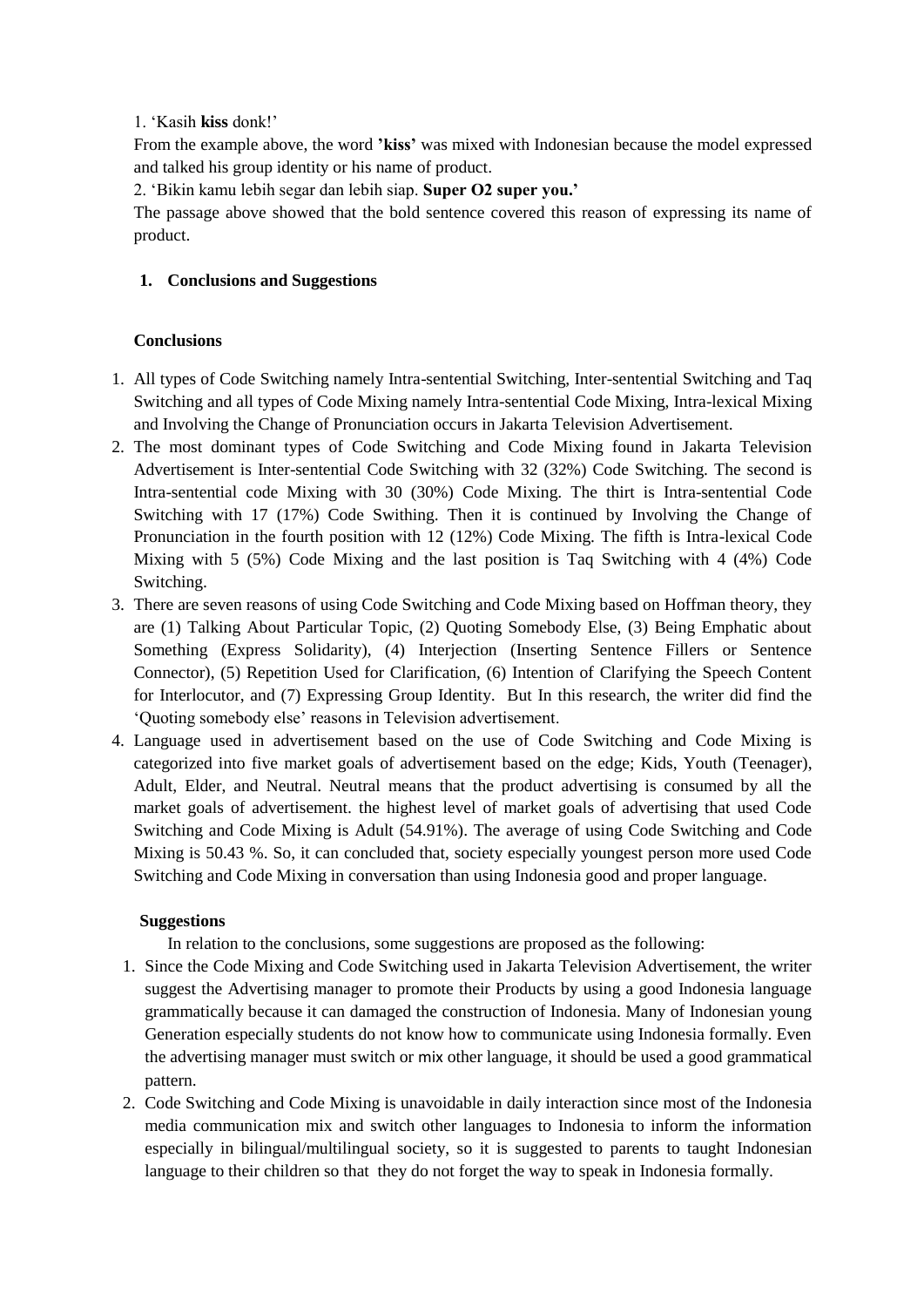- 3. The writer also suggested for all the readers to more appreciate the Indonesian language by using the Indonesia language in a good way.
- 4. Last but not least, the writer also suggest the next researchers to conduct other research about Code Switching and Code Mixing in others language features.

#### **REFERENCES**

- Anindya, Dias, Cakrawati. 2011. *Analysis of Code Switching and Code Mixing in the Teenlit Canting Cantiq. Faculty of Humanities*. A Jurnal. Diponegoro University : Semarang Anthony, Richard, Hudson. 1987. *Sociolinguistics.* New York
- Cakrawarti, Dias Astuti. *Analysis of Code Switching and Code Mixing in the Teenlit Canting Cantiq by Dyan Nuranindya*. Faculty of Humanities Diponegoro University of Semarang

Ezzy, Douglas. 2002. *Qualitative Analysis Practice and Innovation*. Malaysia:

Allen and Unwin

Edward. (1994). *The Sociolinguistic of language* New York : Basil Blackwell

Frank, Jefkins. 1985. *Advertising*. Plymouth: Macdonald& Evans Ltd Holmes, Janet. 2000. *An Introduction to Sociolinguistics, Second Edition.* London : Longman

Hymes, Dell. 1977. *Foundation in Sociolinguistic: An Ethnographic Approach.* London: Longman Cambridge

Miles, and Huberman. 1984. *Qualitative Data Analysis*. California: Sage

Publication, Inc.

Muysken, P. (2000). *Bilingual speec. Typology of code mixing.* Cambridge : Cambridge university.

- Nababan, P.J.W. 1984. *Sociolinguistic : suatu pengantar* Jakarta : Gramedia pustaka utama
- Romaine, Suzanne. 1994. *Language in society: an introduction to sociolinguistics, second edition*. Oxford: university press

Scotton, Myers. 1993. *Social Motivation for Code Switching* Oxford: Clarendon

Siregar, Bahren Umar. 1995. *Code alternation inbilingual speech behavior*

- Sheila, Keegan. 2009. *Qualitative Research*. United States:Kogan Page.
- Soraya, Najmah Wahdani . *An Analysis of Code Switching and Code Mixing in the Novel Macarin Anjing by Christian Simamora*. A Thesis, English Department, State University of Malang.

Sugiono.2009*. MetodePenelitianPendidikan.* Bandung: Alfabeta

Suyanto. 2005. *Perkenalan pada Televisi.* Yogyakarta: Media Cipta